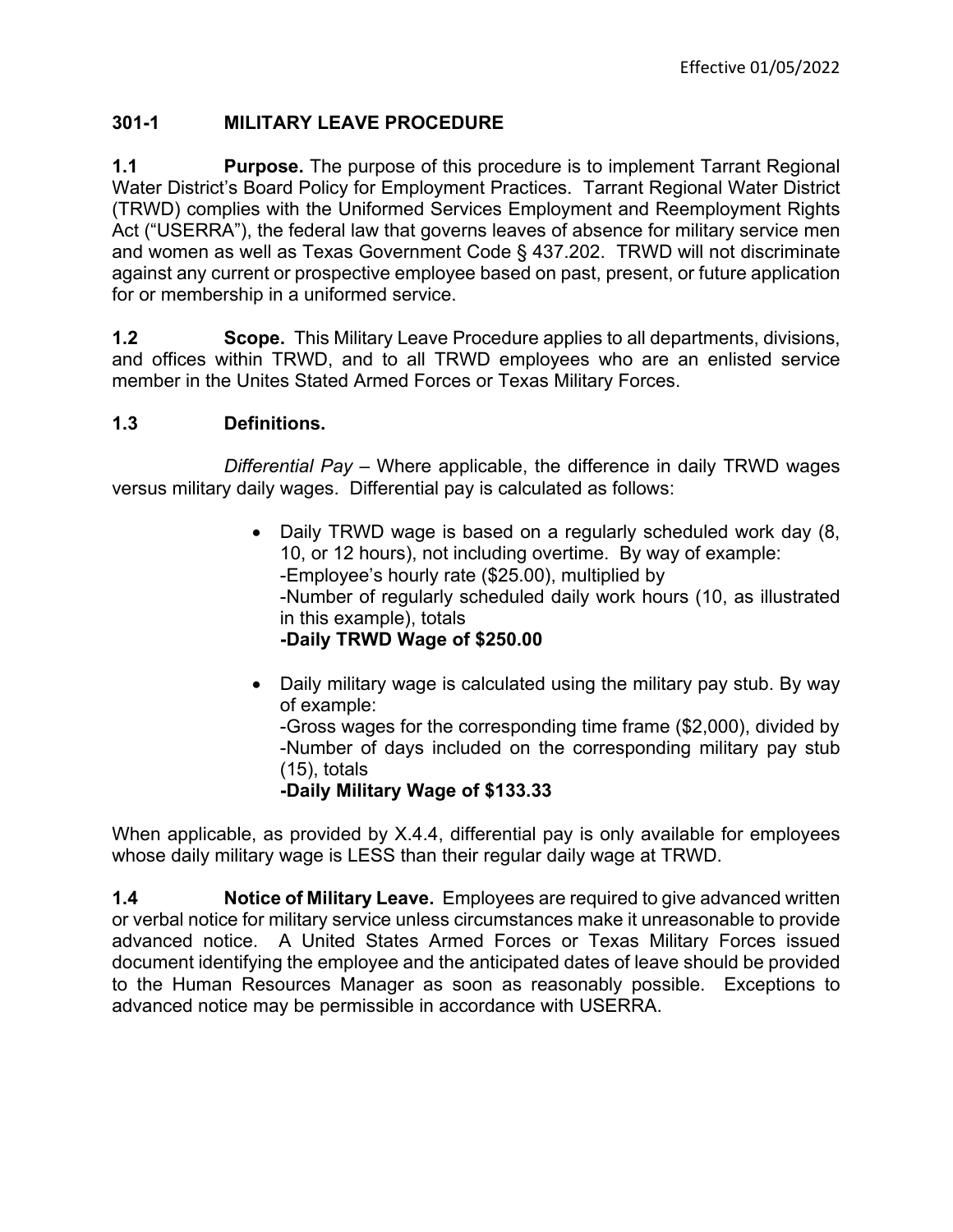**1.4.1 Military Leave Wages.** The District will pay 100% of the employee's normal rate of District pay for the first fifteen (15) regularly scheduled working days missed due to military service per federal fiscal year (October 1 – September 30). Eligible employees, who do not utilize a Floating Holiday bank, will receive normal compensation for scheduled TRWD observed holidays that occur while on military leave. These payments will be made on the normal payroll schedule and normal payroll deductions will apply.

**1.4.2 Medical Insurance Coverage.** Employees and their dependents that are currently participating in TRWD's sponsored group health care plan are entitled to continue medical coverage while the employee is on military leave. If the employee and dependents become eligible for military coverage, then the District's coverage will be secondary and the military coverage will be primary. The employee is responsible for the portion of dependent medical coverage premiums that is currently deducted from their pay.

**1.4.3 Benefit Premiums and Payroll Deductions.** After the first fifteen (15) regularly scheduled working days missed due to military service in each federal fiscal year the employee may not receive District compensation, unless in accordance with section X.4.4 below, and will be responsible for ensuring benefit related premiums and miscellaneous payroll deductions are paid in accordance with USERRA. The employee may choose from the following two (2) options:

- a) Utilize Paid Leave, Holiday time, and/or Floating Holiday hours to fulfill the monthly premium requirement for benefits as well as miscellaneous payroll deductions.
- b) Provide TRWD with a check or money order by the  $5<sup>th</sup>$  of each month to fulfill the monthly premium requirement for benefits as well as miscellaneous payroll deductions.

**1.4.4 Differential Pay.** For missed regularly scheduled working days sixteen through thirty (16-30) related to military leave per federal fiscal year, the employee may furnish TRWD with a military pay stub to determine eligibility for potential differential pay.

Employees may provide Human Resources with a military pay stub for wages paid during days sixteen through thirty (16 – 30) while on military leave. Human Resources will perform a differential pay analysis to determine if the employee is eligible for differential pay. If the analysis deems the employee eligible for differential pay, TRWD will process the payment on the normal payroll schedule and normal payroll deductions will apply to the extent that wages are available. If the differential pay is not adequate for normal payroll deductions, the employee remains responsible for ensuring payment for benefit premiums and miscellaneous payroll deductions is made to TRWD by the  $5<sup>th</sup>$  of each month.

Alternatively, employees may wait until their return from military leave to provide Human Resources with the applicable military pay stub for missed working days sixteen through thirty (16 – 30). The deadline for providing the associated military pay stub is sixty (60)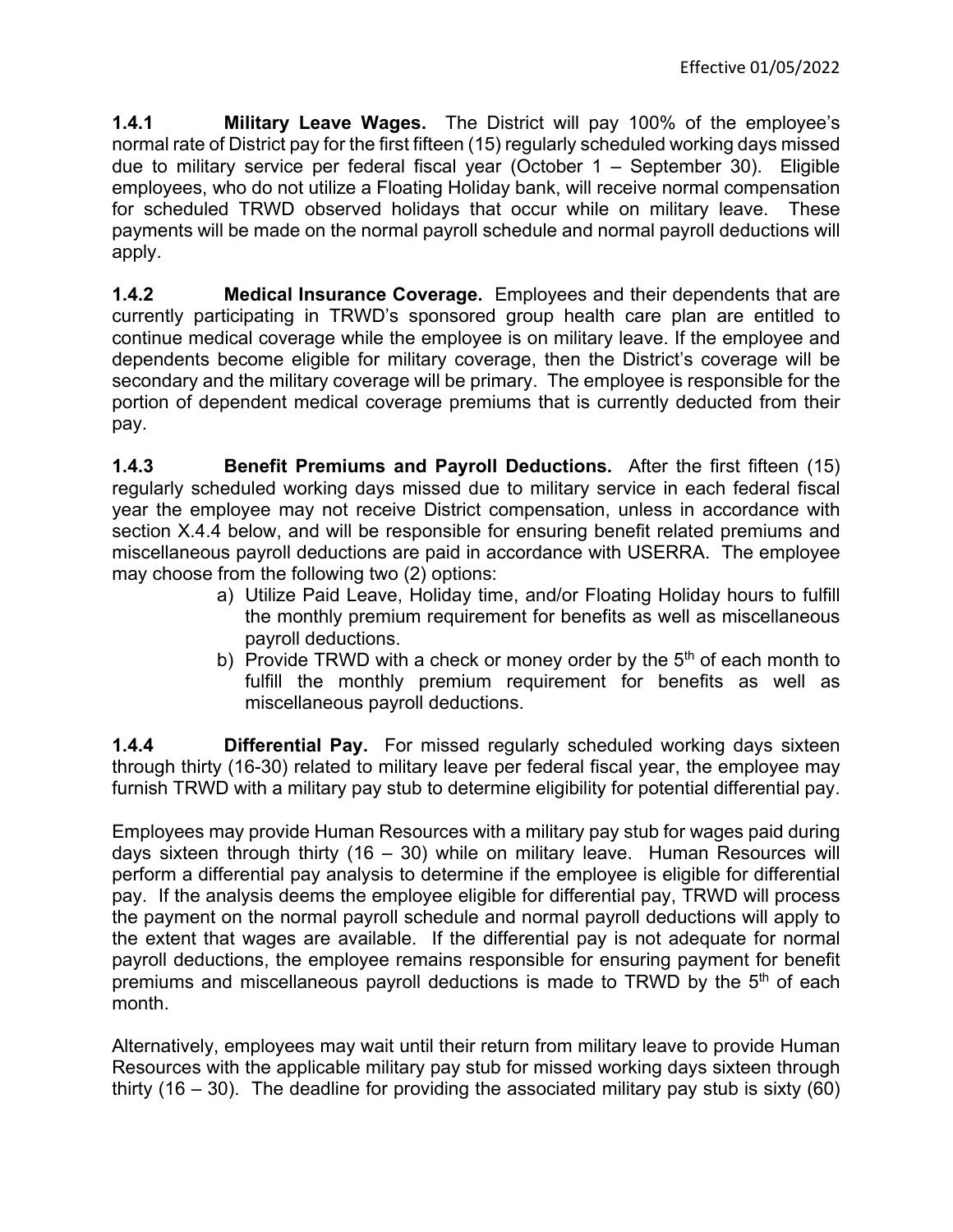calendar days after the employee's return from military leave. Upon completion of the differential pay analysis, applicable differential pay will be processed on the next regularly scheduled payroll cycle. Failure to provide a military pay stub to Human Resources within sixty (60) calendar days of returning from military leave will result in ineligibility of differential pay for the specified time frame.

TRWD will not provide additional compensation or differential pay to employees who are on military leave more than thirty (30) regularly scheduled working days in a federal fiscal year.

**1.4.5 Paid Time-Off Accruals.** Paid Leave and Extended Sick benefits will remain in effect for the duration of the employee's military leave and accrue at the same rate as if the employee were continuously working.

**1.4.6 Retirement Contributions.** 401(a) contributions will remain in effect and vesting time will accrue as if the employee were continuously working. Bi-weekly 401(a) contributions will be calculated at 13% of processed Paid Leave, Holiday time, Floating Holiday, and/or TRWD military leave and eligible differential pay.

**1.4.7 Returning to Work After Military Leave.** Upon the employee's return from leave lasting up to 90 days, the employee will be placed in the position he/she would have attained if they had continued working during the timeframe of their military leave. However, if the leave lasts longer than 90 days and the employee is not qualified for the position they would have attained if they had been continuously working, the employee can be reinstated to a position of like seniority, status and pay to the position held at the beginning of the leave. In addition, reasonable efforts will be made for the employee to receive refresher training and any training that they would have received had they remained working.

**1.4.7.1 Limitations on Returning to Work.** Employees can be granted a leave of absence of up to 5 years or longer if the leave is covered under applicable laws. However, there are specific time limitations for application for reemployment that must be observed. The following are guidelines for employees performing military service for:

- a) **Less than 31 days** the employee must report to work on the next regularly scheduled workday following completion of service, after allowance for safe travel home from the military duty location, and an 8-hour rest period.
- b) **More than 30 days, but less than 180 days** the employee must report to work within 14 days.

Whenever an employee's military leave exceeds 180 days, documentation in accordance with USERRA may be required. This documentation must show that:

a) The employee's application for reemployment is timely;